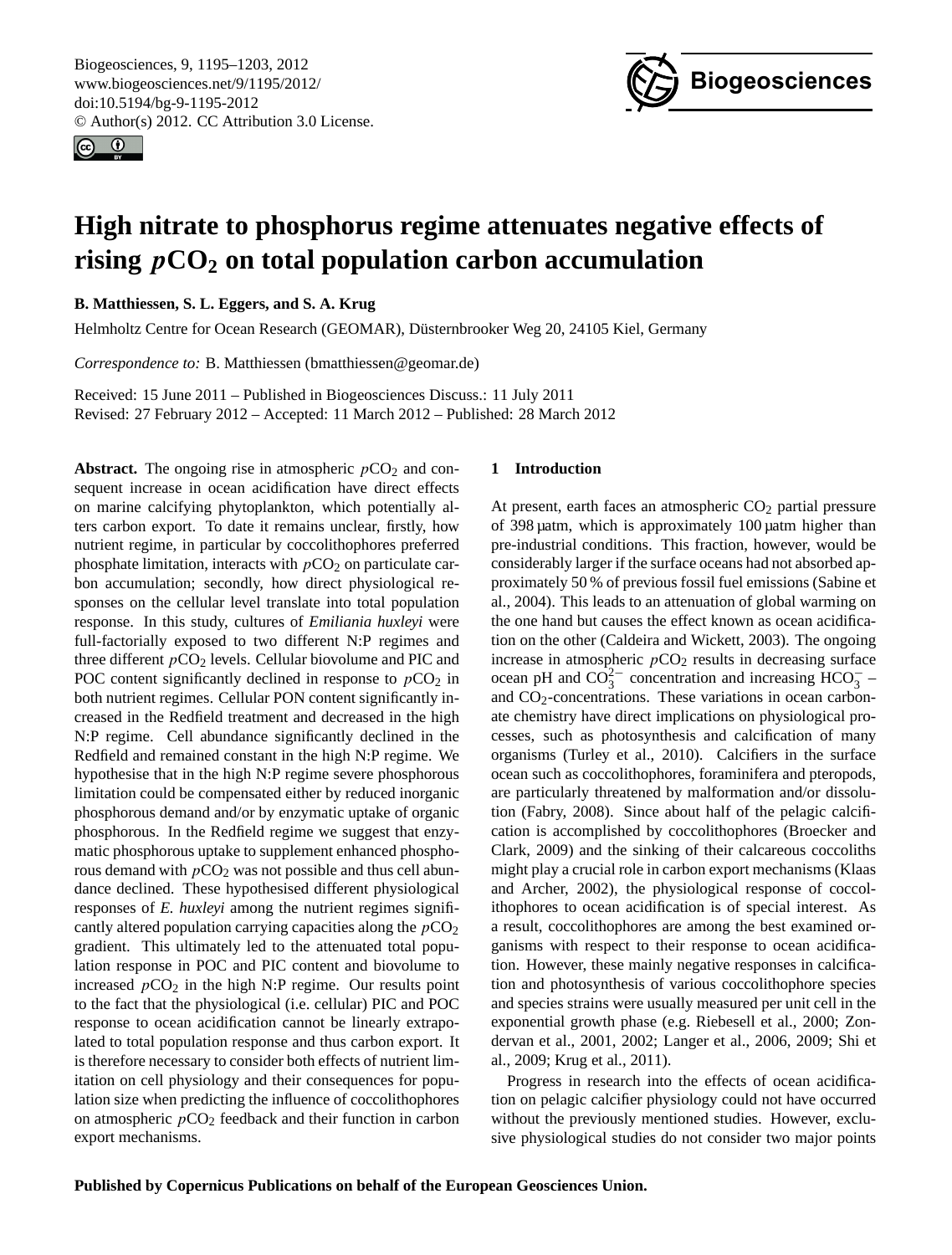necessary for drawing conclusions on the consequences of ocean acidification on total population carbon accumulation and draw down. These two points are: (1) variations in the cellular carbon content caused by nutrient limitation (Paasche, 1998; Riegman et al., 2000), and (2) physiological responses cannot directly be up scaled to the ecological level, as this requires taking the total number of cells in a population into account. Only the considerations of potential change in cell abundance accompanied by potential change in cell size under nutrient limitation allow conclusions to be drawn on the implications of ocean acidification on net particulate carbon accumulation. Besides total cell abundance, the increase in individual cell size under phosphorous limitation (Riegman et al., 2000; Müller et al., 2008) and the decrease in cell size under nitrate limitation (Riegman et al., 2000; Sciandra et al., 2003; Müller et al., 2008) potentially determines total population carbon accumulation. However, rather than nitrogen limitation, which is in general referred to as the limiting resource of phytoplankton (Falkowski, 1997), the effects of phosphorous limitation have to be considered as the prevailing limiting factor for *Emiliania huxleyi* (Egge and Heimdal, 1994; Tyrrell and Taylor, 1996).

In this study we set out to test the hypothesis that the effect of different initial  $CO<sub>2</sub>$  concentrations on total population carbon accumulation of *E. huxleyi* depends on nutrient regime, in particular on the degree of phosphorous limitation.  $CO<sub>2</sub>$  concentrations were manipulated initially, instead of continuous supply of the corresponding  $pCO<sub>2</sub>$  to match natural conditions, where loss of DIC through primary production cannot be immediately balanced by atmospheric exchange. The hypothesis was tested by following population growth relative to the natural depletion of inorganic phosphate. To the best of our knowledge this study allows for conclusions to be drawn for the first time about effects of ocean acidification on total population carbon accumulation of single coccolithophore species in different nutrient regimes.

#### **2 Methods**

#### **2.1 Experimental design**

The strain of *E. huxleyi* originated from waters off Terceira Island (Azores, North Atlantic,  $38^{\circ}39'22''$  N  $27^{\circ}14'08''$  W) and prior to the experiment had been in culture for no longer than five months. *E. huxleyi* cultures were full-factorially exposed to three different  $pCO<sub>2</sub>$  levels and two different nitrogen to phosphorus regimes. Each treatment was replicated fourfold, resulting in 24 experimental units that comprised of 2L polycarbonate bottles randomly distributed across four climate cabinets. At the onset of the experiment, 200 cells ml−<sup>1</sup> were transferred into each experimental unit. Prior to the experiment, cells were acclimated to the respective experimental  $pCO<sub>2</sub>$  levels (see below), temperature (16 °C) and light (130 µmol photons m<sup>-2</sup> s<sup>-1</sup> and 14 h/10 h

light/dark cycle) conditions for six to eight generations. In order to limit sedimentation during the acclimation process and the subsequent experiment, bottles were carefully rotated three times a day each time with 15 rotations. The duration of the experiment was determined by the species capability to use up nutrients and reach the stationary phase. After three days of being in the stationary phase, cultures were terminated and samples prepared for analysis.

#### **2.2 Treatments and medium preparation**

Trace metals and vitamins according to a tenth of a common f/2-medium (Guillard, 1975) were added to 1001 of  $1.4 \,\text{\ensuremath{\mu}m}$ pre-filtered North Sea Water with a salinity of 32. Total alkalinity was elevated to 2700 µmol kg<sup>-1</sup> by the addition of  $Na<sub>2</sub>CO<sub>3</sub>$ , to abate expected variations in the carbonate specification. After  $0.2 \mu m$  sterile filtration, three different  $CO<sub>2</sub>$ levels were established by aeration with  $CO<sub>2</sub>$  enriched air, according to  $CO<sub>2</sub>$  concentrations of 460, 1046 and 1280 µatm, respectively (Table 1).

Within each level of  $pCO<sub>2</sub>$  two different nutrient regimes were established. This led to initial nutrient concentrations of 17.3 µmol nitrogen kg−<sup>1</sup> :0.23 µmol phosphorous kg−<sup>1</sup> (high N:P regime) and 8.9 µmol nitrogen kg<sup>-1</sup>:0.54 µmol phosphorous kg−<sup>1</sup> (Redfield regime) (Table 2).

#### **2.3 Sampling and response variables**

At the end of the experiment samples were taken to determine total particulate carbon (TPC), particulate organic and inorganic carbon (POC, PIC), particulate nitrogen (PON), and biovolume on both the cellular and population level. POC:PON-ratio, cell abundance, change in cell size  $(\Delta$  cell size) from onset to end of the experiment, as well as inorganic nitrogen and phosphorous were additionally determined. Samples for TPC, POC and PON were filtered (Whatman GF/F filters 25 mm Ø). To obtain POC, the particulate inorganic carbon (PIC) was removed from the TPC sample by exposing filters to fuming hydrochloric acid for 2 h. All filters were dried at 60 ℃ and analysed in an elemental analyser with a thermal conductivity detector (Thermo Flash 2000) according to Sharp (1974). The PIC content was calculated by the subtraction of POC from TPC. In order to determine the particulate carbon content per cell, the concentration per L was divided by the cell abundance. Cell abundance and size were measured daily with a Z2™ COUL-TER COUNTER® cell and particle counter. The decision to terminate a culture was based on a statistically significant fit to the growth model  $n_t = a/(1 + (a - b/b) \times e^{(-\mu \times t)})$ , with  $n_t$  indicating the cell number after t days, a the maximum cell abundance, b the start cell number and  $\mu$  the growth rate. The first day that the growth curve of a culture significantly fitted to the model, i.e. reached the stationary phase, was defined as the first of three days in the stationary phase, after which the cultures were terminated.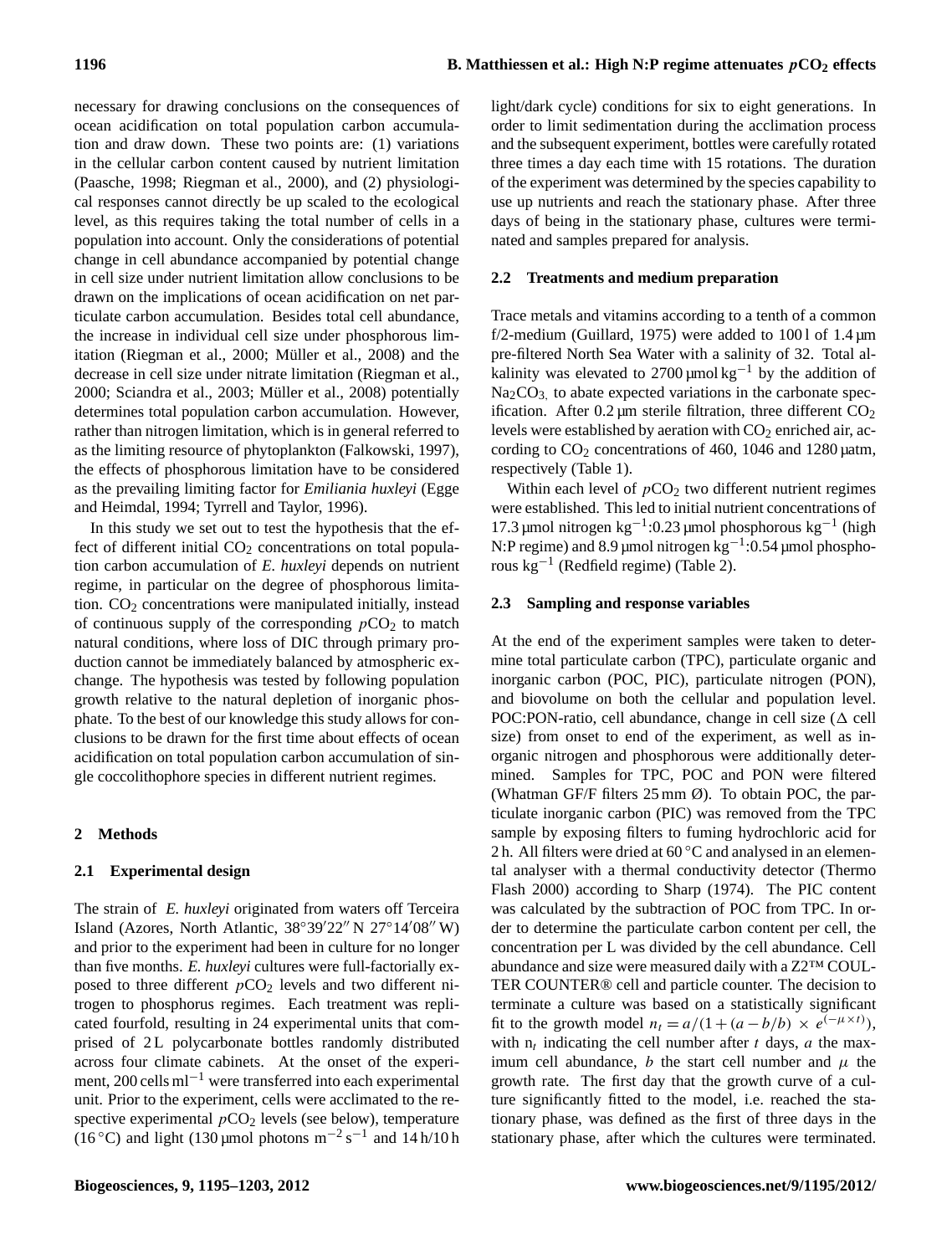**Table 1.** Carbonate specifications at the beginning of the experiment.  $pCO_2$  is given in  $\mu$ atm, all other parameters (with exception of pH and Ω) are given in  $\mu$  mol kg<sup>-1</sup>.

| $pCO2$ TA DIC pH |  |                                                                                                                                                                                                                                                                                             | [CO <sub>2</sub> ] [HCO <sub>3</sub> ] [CO <sub>3</sub> <sup>2</sup> ] $\Omega$ |       |
|------------------|--|---------------------------------------------------------------------------------------------------------------------------------------------------------------------------------------------------------------------------------------------------------------------------------------------|---------------------------------------------------------------------------------|-------|
| $459 + 7$        |  | $2700 \pm 2$ $2447 \pm 3$ $8.15 \pm 0.01$ $17 \pm 0.3$ $2233 \pm 5$ $197 \pm 2$ 4.80<br>$1046 \pm 7$ $2700 \pm 2$ $2595 \pm 1$ $7.84 \pm 0.00$ $39 \pm 0.3$ $2452 \pm 1$ $104 \pm 1$<br>$1283 \pm 18$ $2700 \pm 2$ $2627 \pm 2$ $7.75 \pm 0.01$ $47 \pm 0.7$ $2491 \pm 3$ $88 \pm 1$ $2.14$ |                                                                                 | -2.54 |

**Table 2.** Start and end concentrations of nitrate, ammonium, their sum, inorganic phosphate and the ratio of total N at three different  $pCO_2$ . At the end the concentrations of ammonia and phosphate were always below detection limit (b.d.). Concentrations are given in  $\mu$ mol kg<sup>-1</sup>.

|          |                  | Start concentration |               |            |               |     |       |      |  |
|----------|------------------|---------------------|---------------|------------|---------------|-----|-------|------|--|
| Regime   | pCO <sub>2</sub> |                     |               | $\Sigma N$ |               | N/P |       |      |  |
|          | 460              | $3.88 \pm 0.08$     | $4.8 \pm 0.2$ | 8.68       | $0.5 \pm 0.3$ | 17  | 0.06  | b.d. |  |
| Redfield | 1046             | $3.88 \pm 0.08$     | $4.8 \pm 0.2$ | 8.68       | $0.5 \pm 0.3$ | 17  | 0.08  | b.d. |  |
|          | 1280             | $3.86 \pm 0.08$     | $4.8 \pm 0.2$ | 8.66       | $0.5 \pm 0.3$ | 17  | 0.12  | b.d. |  |
|          | 460              | $12.41 \pm 0.20$    | $4.8 \pm 0.2$ | 17.21      | $0.2 \pm 01$  | 75  | 7.98  | b.d. |  |
| High N:P | 1046             | $12.49 \pm 0.23$    | $4.8 \pm 0.2$ | 17.29      | $0.2 \pm 0.3$ | 75  | 8.23  | b.d. |  |
|          | 1280             | $12.49 \pm 0.23$    | $4.8 \pm 0.2$ | 17.29      | $0.2 \pm 01$  | 75  | 10.29 | b.d. |  |

The measured diameter was used to calculate cell biovolume following Hillebrand et al. (1999). Total population biovolume was determined by multiplying cell abundance with cell biovolume. Change in cell size was obtained by comparing average cell size at the beginning and at the end of the study. As biovolume highly correlated with TPC, and with PIC and POC on both the cellular and the population level (Pearson correlation cellular level:  $r_{TPC} = 0.97$ ,  $r_{POC} = 0.93$ ,  $r_{\text{PIC}} = 0.96, p < 0.01, N = 22$ ; population level:  $r_{\text{TPC}} = 0.99$ ,  $r_{\text{POC}} = 0.98$ ,  $r_{\text{PIC}} = 0.97$ ,  $P < 0.01$ ,  $N = 22$ ), biovolume was used to express total carbon content and to explain whether cell abundance and/or cell size change was responsible for the findings. Samples for inorganic nitrogen and phosphorus were taken and filtered through GF/F filters. The filtrates were frozen in polyethylene bottles. Duplicate samples from each bottle were analysed colorimetrically with an accuracy of  $\pm 0.1$  µmol (Hansen and Koroleff, 1999).

Samples for DIC and total alkalinity were taken at the beginning and at the end of the experiment. The DIC measurements were carried out photometrically in a Bran and Lübbe QUAATRO analyzer equipped with a XY-2 sampling unit (Stoll et al., 2001). For TA determination by potentiometric titration, duplicate samples (25 ml) were filtered (Whatman GF/F filters  $0.2 \mu m$ ) and titrated at  $20 \degree C$  in an automated titration device (Metrohm Basic Titrino 794) with 0.05 M HCl-solution (Dickson, 1981; Dickson et al., 2003) and a precision of  $\pm 3 \mu$ mol kg<sup>-1</sup>. Certified reference material (University of California (San Diego), Marine Physical Laboratory, A. G. Dickson) was used as a standard and measured every day before and after measuring the samples. The corresponding partial pressure of  $CO<sub>2</sub>$  and the residual parameters of the carbonate system were calculated with the equilibrium constants for carbonic acid by Mehrbach et al. (1973), refitted by Dickson and Millero (1987).

#### **2.4 Statistics**

Prior to statistical analyses, data were tested for normality and homogeneity of variances. If data were not normally distributed and/or variances were not homogeneous, data were log transformed. A General Linear Model (GLM) was used to address our hypothesis and test the effects of  $pCO<sub>2</sub>$ , nutrient regime and their interactions on POC, PIC and PON content per cell as well as per litre, and on individual cell biovolume and total population biovolume. The model was also used to test effects on total cell number,  $\Delta$  cell size, final available inorganic N and on the ratio of POC:PON. In the model, nutrient regime was used as a categorical and  $pCO<sub>2</sub>$  as a continuous factor. Due to significant interactions between the factors of nutrient regime and  $pCO<sub>2</sub>$ , separate regression analyses with  $pCO<sub>2</sub>$  as predictor were conducted for each nutrient regime for each response variable.

Please note, that due to problems during the sampling procedure we omitted two replicates (460 µatm from high N:P and 1280 µatm from Redfield regime).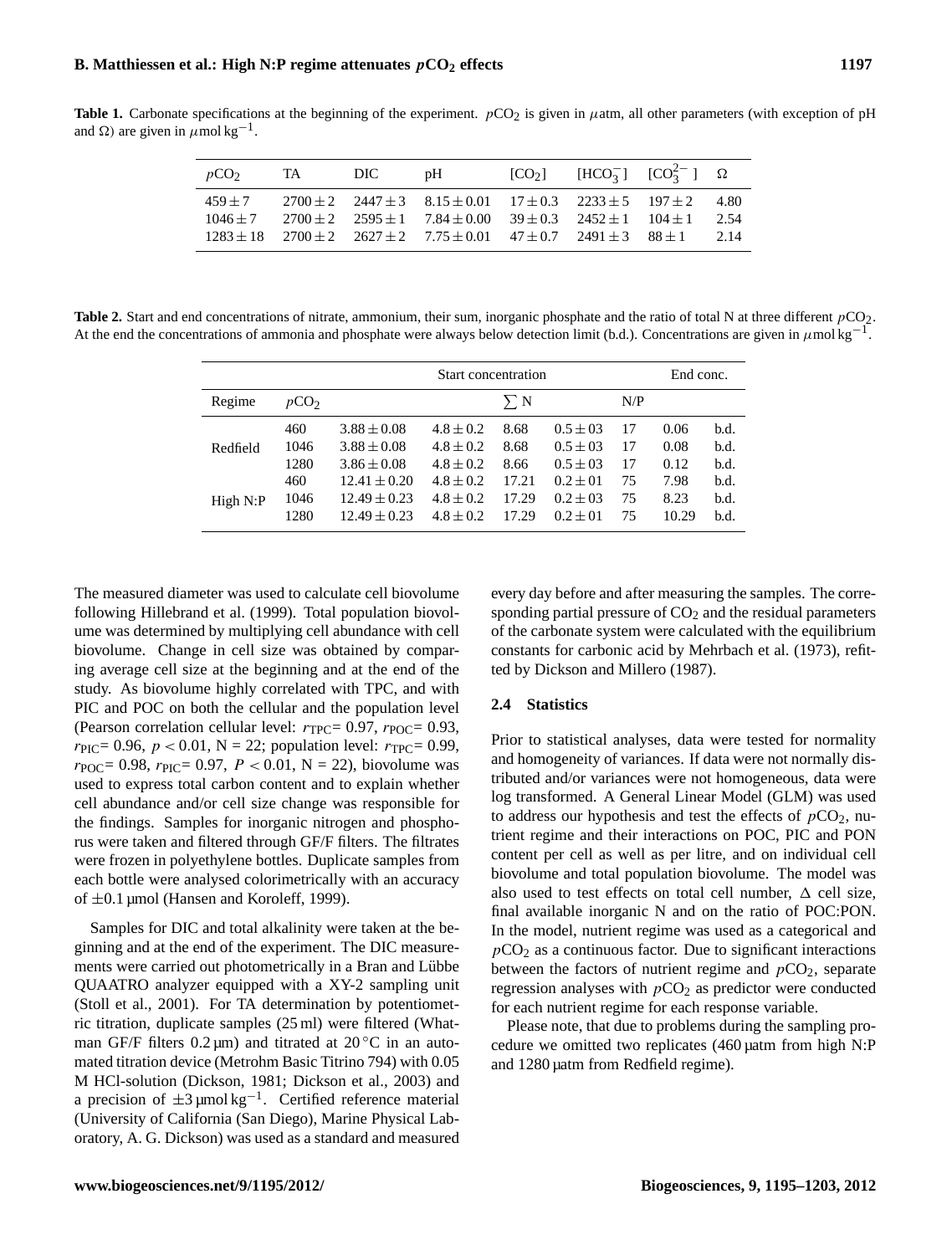

**Fig. 1.** POC **(A, B)**, PIC **(C, D)**, biovolume **(E, F)**, and PON **(G, H)** content per cell **(A, C, E, G)** and per litre **(B, D, F, H)**. Closed symbols indicate Redfield and open symbols refer to high N:P regime. Regression lines reflect a significant in increase or decrease in the separate regression models within each of the nutrient regimes.

#### **3 Results**

#### **3.1 Particulate matter**

Both on the cellular and on the population level, carbon related response variables (i.e. POC, PIC, biovolume) were significantly affected by the manipulated factors  $pCO_2$  and nutrient regime and their interaction. Overall POC and PIC content, and biovolume significantly decreased in response to increasing  $pCO<sub>2</sub>$  (Fig. 1a–f; Table 3). Cellular yields of all three variables were significantly higher in the high N:P regime (Fig. 1a, c, e; Table 3) whereas total population yield of POC, PIC and biovolume were significantly higher in the Redfield regime (Fig. 1b, d, f; Table 3). The strength of the

### **1198 B.** Matthiessen et al.: High N:P regime attenuates  $pCO_2$  effects

negative responses to  $pCO<sub>2</sub>$  depended significantly on nutrient regime. On the cellular level the decline of all three variables was more pronounced in the high N:P regime compared to Redfield treatments (Fig. 1a, c, e; Table 4). The relative decline of cellular POC and PIC content, and biovolume along the  $pCO_2$  gradient was about 14, 29, and 3%, respectively, higher in the high N:P compared to Redfield treatments. In contrast, on the population level the negative responses to  $pCO<sub>2</sub>$  were significantly attenuated in the high N:P regime, whereas in the Redfield regime, total population POC, PIC and biovolume significantly decreased (Fig. 1b, d, f; Table 4). In the high N:P regime, POC and biovolume (Fig. 1b and f) were not affected by  $pCO_2$  (Table 4) and the response of PIC was significantly attenuated (Fig. 1d; Table 4). In fact the relative loss of PIC in the high N:P treatments was 10 % less compared to the Redfield regime.

PON per unit cell was significantly higher in the high N:P treatments compared to Redfield regime, whereas total population PON was significantly higher in the Redfield treatment (Fig. 1g, h; Table 3). The response of PON to  $pCO<sub>2</sub>$ , however, significantly depended on nutrient regime on both the cellular and the population level. In the Redfield treatments both PON per unit cell and total population PON significantly increased in response to  $pCO<sub>2</sub>$  (Fig. 1g, h; Table 4). In contrast, in the high N:P regime cellular PON significantly decreased (Fig. 1g; Table 4) and total population PON was not affected in response to  $pCO<sub>2</sub>$  (Fig. 1h; Table 4).

Cell abundance was significantly higher in the Redfield regime compared to high N:P (Fig. 2a; Table 3). However, the response to  $pCO<sub>2</sub>$  depended on the nutrient regime. That is, cell abundance significantly decreased with  $pCO<sub>2</sub>$  in the Redfield treatments and was unchanged in the high N:P regime (Fig. 2a; Table 4).

Also, change in individual cell size ( $\Delta$  cell size) was affected by the manipulated factors. In general all cells increased in size over the course of the experiment.  $\Delta$  cell size, however, was significantly higher in the high N:P regime compared to Redfield (Fig. 2b; Table 3). Independent of nutrient regime,  $\Delta$  cell size significantly decreased in response to  $pCO<sub>2</sub>$  (Fig. 2b; Tables 3 and 4).

At the end of the experiment considerable concentrations of nitrate were left in some treatment combinations whereas inorganic phosphate was depleted in all bottles (Table 2). Significantly more nitrate was left in the high N:P regime compared to the Redfield treatments (Fig. 2c; Tables 2 and 3). In the high N:P regime the remaining nitrate significantly increased along the  $pCO_2$  gradient (Table 4). In the Redfield regime the regression revealed no significant increase, however the nitrate level remained sufficiently above the quantification limit of 0.1 µmol  $\times L^{-1}$  only in the high  $pCO_2$  treatment, i.e. nitrate was left over (Fig. 2c; Tables 2 and 4).

Particulate organic C:N ratio was also affected by the manipulated factors and their interaction. Overall particulate organic C:N was significantly higher in the Redfield regime (Fig. 2d; Table 3). The response to  $pCO<sub>2</sub>$  significantly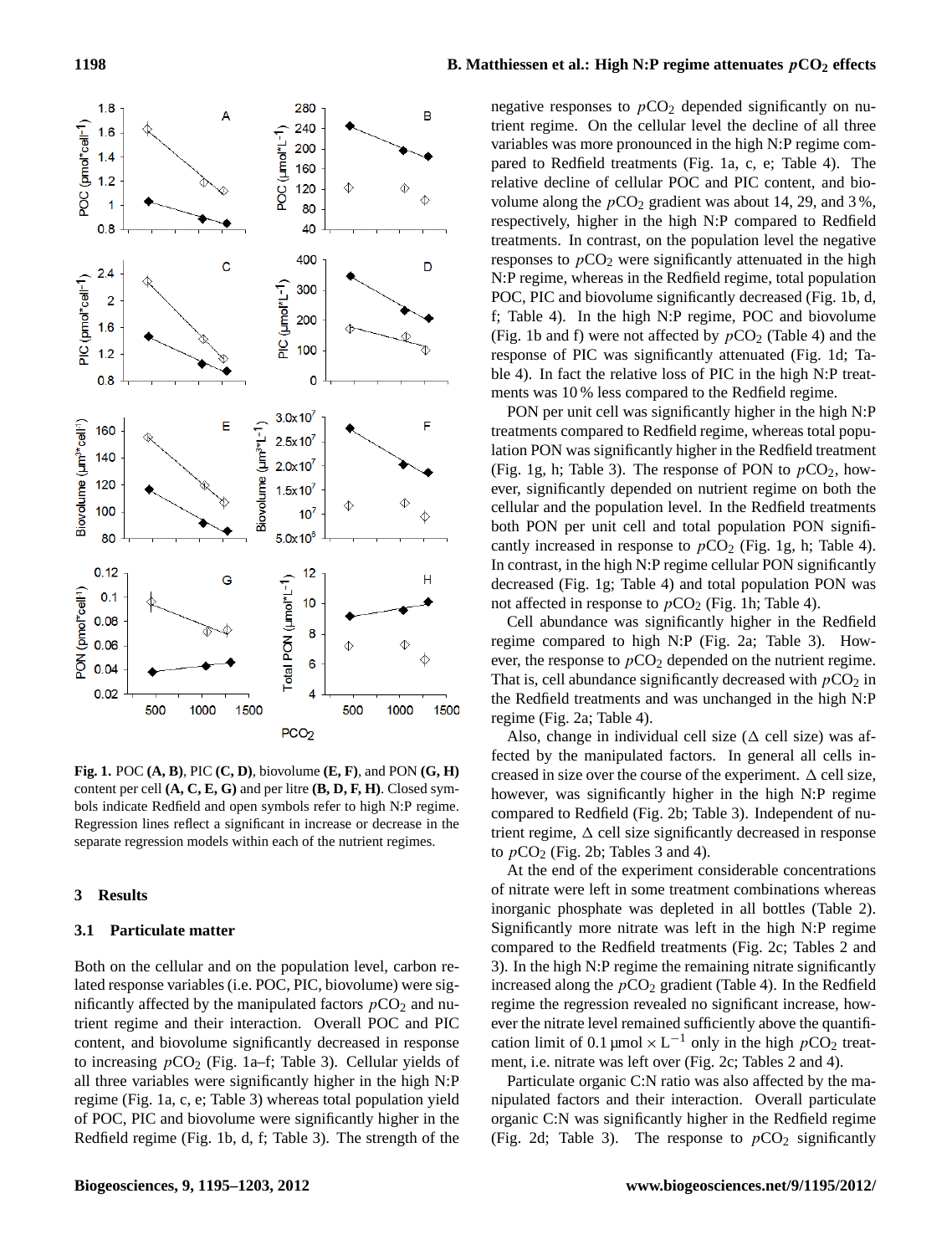|                       |                               | Whole model            |          |                           |         | Contributing factors   |                |                 |                    |                     |
|-----------------------|-------------------------------|------------------------|----------|---------------------------|---------|------------------------|----------------|-----------------|--------------------|---------------------|
| Response<br>variable  | Factor                        | $\mathrm{d}\mathrm{f}$ | R2       | $\boldsymbol{\mathrm{F}}$ | p       | $\mathrm{d}\mathrm{f}$ | MS             | ${\rm F}$       | $\, {\bf p}$       | Regression<br>slope |
| Cellular level        |                               |                        |          |                           |         |                        |                |                 |                    |                     |
| log POC               |                               | 3, 18                  | 0.95     | 130.51                    | $-.001$ |                        |                |                 |                    |                     |
|                       | Nutrients                     |                        |          |                           |         | 1, 18                  | 0.036          | 85.06           | $-.001$            |                     |
|                       | pCO <sub>2</sub>              |                        |          |                           |         | 1, 18                  | 0.059          | 140.96          | $-.001$            | $-0.00015***$       |
|                       | Interaction                   |                        |          |                           |         | 1, 18                  | 0.006          | 14.33           | < 0.01             |                     |
| log PIC               |                               | 3, 18                  | 0.94     | 111.46                    | $-.001$ |                        |                |                 |                    |                     |
|                       | Nutrients<br>pCO <sub>2</sub> |                        |          |                           |         | 1, 18<br>1, 18         | 0.042<br>0.223 | 47.56<br>250.49 | $-.001$<br>$-.001$ | $-0.003***$         |
|                       | Interaction                   |                        |          |                           |         | 1, 18                  | 0.012          | 12.93           | $-.01$             |                     |
| Biovolume             |                               | 3, 18                  | 0.95     | 143.58                    | $-.001$ |                        |                |                 |                    |                     |
|                       | Nutrients                     |                        |          |                           |         | 1, 18                  | 1445.10        | 63.35           | $-.001$            |                     |
|                       | pCO <sub>2</sub>              |                        |          |                           |         | 1, 18                  | 6049.53        | 265.18          | $-.001$            | $-0.0494***$        |
|                       | Interaction                   |                        |          |                           |         | 1, 18                  | 248.48         | 10.89           | $< 01$             |                     |
| log PON               |                               | 3, 18                  | 0.92     | 84.50                     | $-.001$ |                        |                |                 |                    |                     |
|                       | Nutrients                     |                        |          |                           |         | 1, 18                  | 0.156          | 93.91           | $-.001$            |                     |
|                       | pCO <sub>2</sub>              |                        |          |                           |         | 1, 18                  | 0.002          | 1.37            | 0.26               | $-0.00003$          |
|                       | Interaction                   |                        |          |                           |         | 1, 18                  | 0.039          | 23.38           | $-.001$            |                     |
| Population            |                               |                        |          |                           |         |                        |                |                 |                    |                     |
| level                 |                               |                        |          |                           |         |                        |                |                 |                    |                     |
| POC                   |                               | 3, 18                  | 0.94     | 106.91                    | $-.001$ |                        |                |                 |                    |                     |
|                       | Nutrients                     |                        |          |                           |         | 1, 18                  | 12358          | 65.03           | $-.001$            |                     |
|                       | pCO <sub>2</sub>              |                        |          |                           |         | 1, 18                  | 6625.2         | 34.86           | $-.001$            | $-0.0517***$        |
| PIC                   | Interaction                   | 3, 18                  | 0.93     | 98.41                     | $-.001$ | 1, 18                  | 1547.2         | 8.14            | < .05              |                     |
|                       | Nutrients                     |                        |          |                           |         | 1, 18                  | 28124.4        | 58.299          | $-.001$            |                     |
|                       | pCO <sub>2</sub>              |                        |          |                           |         | 1, 18                  | 41676.8        | 86.392          | $-.001$            | $-0.130***$         |
|                       | Interaction                   |                        |          |                           |         | 1, 18                  | 5922.1         | 12.276          | $< 01$             |                     |
| Biovolume             |                               | 3, 18                  | 0.93     | 95.35                     | $-.001$ |                        |                |                 |                    |                     |
|                       | Nutrients                     |                        |          |                           |         | 1, 18                  | $2.4E+14$      | 77.35           | $-.001$            |                     |
|                       | pCO <sub>2</sub>              |                        |          |                           |         | 1, 18                  | $1.2E+14$      | 37.92           | $-.001$            | $-6904***$          |
|                       | Interaction                   |                        |          |                           |         | 1, 18                  | $5.5E+13$      | 17.50           | $-.001$            |                     |
| PON                   |                               | 3, 18                  | 0.84     | 36.55                     | $-.001$ |                        |                |                 |                    |                     |
|                       | Nutrients                     |                        |          |                           |         | 1, 18                  | 38.889         | 118,7           | $-.001$            |                     |
|                       | pCO <sub>2</sub>              |                        |          |                           |         | 1, 18                  | 0.009          | 0.02            | $.88\,$            | 0.00006             |
|                       | Interaction                   |                        |          |                           |         | 1, 18                  | 2.264          | 6.02            | < .05              |                     |
| Abundance             |                               | 3, 18                  | 0.97     | 223.27                    | < .001  |                        |                |                 |                    |                     |
|                       | Nutrients                     |                        |          |                           |         | 1, 18                  | $2.0E+10$      | 129.02          | $-.001$            |                     |
|                       | pCO <sub>2</sub>              |                        |          |                           |         | 1, 18                  | $2.4E + 07$    | 0.16            | .70                | $-3.1$              |
|                       | Interaction                   |                        |          |                           |         | 1, 18                  | $1.2E + 09$    | 8.26            | < .05              |                     |
| Other                 |                               |                        |          |                           |         |                        |                |                 |                    |                     |
| $\triangle$ Cell size | Nutrients                     | 3, 18                  | 0.85     | 42.28                     | $-.001$ |                        | 1770.42        |                 |                    |                     |
|                       | pCO <sub>2</sub>              |                        |          |                           |         | 1, 18<br>1, 18         | 3460.57        | 16.71<br>32.67  | $-.001$<br>$-.001$ | $-0.0374***$        |
|                       | Interaction                   |                        |          |                           |         | 1, 18                  | 43.78          | 0.41            | .53                |                     |
| log N end             |                               | 3, 18                  | 0.98     | 315.20                    | $-.001$ |                        |                |                 |                    |                     |
|                       | Nutrients                     |                        |          |                           |         | 1, 18                  | 0.449          | 93.39           | $-.001$            |                     |
|                       | pCO <sub>2</sub>              |                        |          |                           |         | 1, 18                  | 0.019          | 3.99            | .06                | 0.000088            |
|                       | Interaction                   |                        |          |                           |         | 1, 18                  | 0.002          | 0.42            | .52                |                     |
| POC: PON              |                               | 3, 18                  | $0.90\,$ | 61.59                     | $<.001$ |                        |                |                 |                    |                     |
|                       | Nutrients                     |                        |          |                           |         | 1, 18                  | 112.83         | 62.96           | $-.001$            |                     |
|                       | pCO <sub>2</sub>              |                        |          |                           |         | 1, 18                  | 92.33          | 51.52           | $<.001$            | $-0.0061***$        |
|                       | Interaction                   |                        |          |                           |         | 1, 18                  | 46.02          | 25.68           | $<.001$            |                     |

**Table 3.** Results of the General Linear Model with  $pCO_2$  as continuous and nutrient regime as categorical factor. Response variables are POC, PIC, biovolume, and PON per cell and per litre; cell abundance,  $\Delta$  cell size, inorganic nitrogen (N) end, and POC:PON.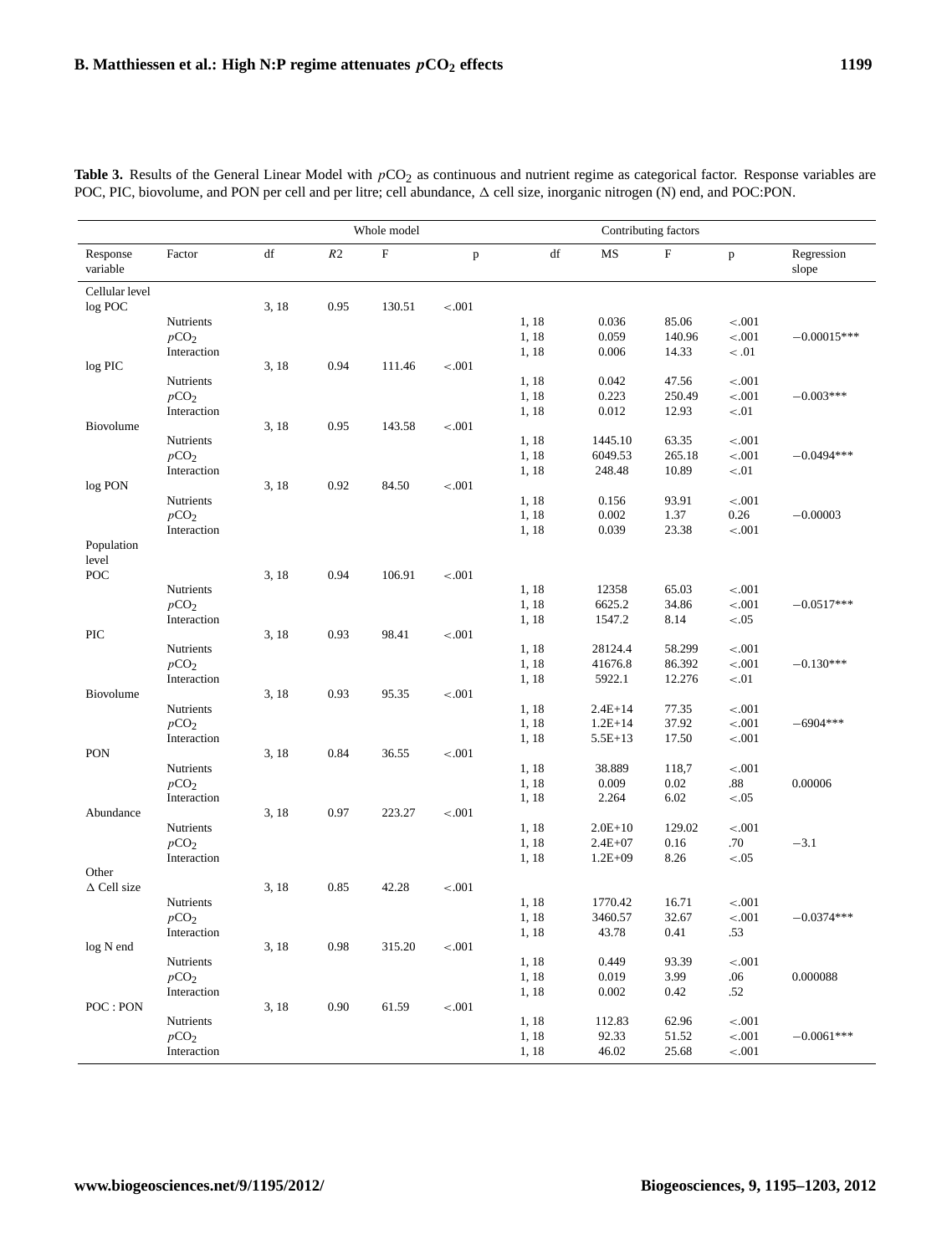| Response variable     | Nutrient regime | df    | $R^2$   | F      | P       | Regression slope |
|-----------------------|-----------------|-------|---------|--------|---------|------------------|
| Cellular level        |                 |       |         |        |         |                  |
| log POC               | Redfield        | 1, 10 | 0.81    | 43.22  | $-.001$ | $-0.000105***$   |
|                       | High N:P        | 1, 10 | 0.91    | 97.20  | $-.001$ | $-0.000204***$   |
| $log$ PIC             | Redfield        | 1, 10 | 0.95    | 173.03 | $-.001$ | $-0.000232***$   |
|                       | High N:P        | 1, 10 | 0.92    | 116.85 | $-.001$ | $-0.000368***$   |
| Biovolume             | Redfield        | 1, 10 | 0.95    | 188.93 | $-.001$ | $-0.0394***$     |
|                       | High N:P        | 1, 10 | 0.92    | 119.94 | $-.001$ | $-0.0594***$     |
| <b>PON</b>            | Redfield        | 1, 10 | 0.77    | 34.24  | $-.001$ | $0.000009***$    |
| log PON               | High N:P        | 1, 10 | 0.46    | 9.59   | $-.05$  | $-0.000156*$     |
| Population level      |                 |       |         |        |         |                  |
| POC                   | Redfield        | 1, 10 | 0.94    | 95.40  | $-.001$ | $-0.0767***$     |
|                       | High N:P        | 1, 10 | 0.15    | 2.83   | .13     | $-0.0267$        |
| PIC                   | Redfield        | 1, 10 | 0.96    | 173.67 | $-.001$ | $-0.1786***$     |
|                       | High N:P        | 1, 10 | 0.49    | 10.67  | $-.01$  | $-0.0808**$      |
| Biovolume             | Redfield        | 1, 10 | 0.93    | 134.76 | $-.001$ | $-11593***$      |
|                       | High N:P        | 1, 10 | 0.02    | 1.18   | .31     | $-2214$          |
| <b>PON</b>            | Redfield        | 1, 10 | 0.41    | 7.82   | $-.05$  | $0.001016***$    |
|                       | High N:P        | 1, 10 | 0.06    | 1.64   | .23     | $-0.000896$      |
| Abundance             | Redfield        | 1, 10 | 0.71    | 25.85  | $-.001$ | $-25.7***$       |
|                       | High N:P        | 1, 10 | 0.06    | 1.65   | .23     | 19.51            |
| Other                 |                 |       |         |        |         |                  |
| $\triangle$ Cell size | Redfield        | 1, 10 | 0.70    | 23.92  | < .001  | $-0.03318***$    |
|                       | High N:P        | 1, 10 | 0.56    | 13.48  | $-.01$  | $-0.0416**$      |
| log N end             | Redfield        | 1, 10 | $-0.04$ | 0.62   | .45     | 0.000060         |
|                       | High N:P        | 1, 10 | 0.39    | 7.43   | $-.05$  | 0.000117*        |
| POC:PON               | Redfield        | 1, 10 | 0.93    | 129.66 | < 0.001 | $-0.0104$        |
|                       | High N:P        | 1, 10 | 0.05    | 1.53   | 0.25    | $-0.0018$        |
|                       |                 |       |         |        |         |                  |

**Table 4.** Results of separate regression analyses in the Redfield and high N:P regime with  $pCO<sub>2</sub>$  as predictor. Response variables are POC, PIC, biovolume, and PON per cell and per litre; cell abundance,  $\Delta$  cell size, inorganic nitrogen (N) end, POC:PON.

depended on nutrient regime, i.e. POC:PON steeply declined in the Redfield but not in the high N:P treatments (Fig. 2d; Table 4).

## **4 Discussion**

The strong quantitative differences of *E. huxleyi* cultures in POC, PIC and PON content as well as biovolume can be explained by different absolute nutrient, in particular phosphorous, concentrations in the Redfield and in the high N:P regime. While cell size in all treatments increased over the course of the experiment, the significantly larger cells in the high N:P regime explain the higher absolute POC, PIC and PON content per cell. The reversed pattern on the population level, taking into account how many cells are in the culture, can be explained by the higher concentration of inorganic phosphorous in the Redfield regime allowing more cell divisions and thus higher cell abundance. This in turn translates into higher total POC, PIC, and PON accumulation and biovolume.

The fact that *E. huxleyi* cultures grown in different nutrient regimes responded significantly different to increasing  $pCO<sub>2</sub>$ is not as easy to explain. In particular, we can only speculate regarding the physiological mechanism behind this finding. We hypothesise, however, that the degree of organic phosphate acquisition among the two nutrient regimes had major consequences for population carrying capacity, i.e. led to constant cell abundance in the high N:P regime and to declining cell numbers in the Redfield treatments. This ultimately affected response variables on the population level. The data presented here show that cells in the high N:P regime had decreased cellular N-content although cell abundance was the same between pCO2 treatments. Constant cell abundance along the  $pCO<sub>2</sub>$  gradient was in turn responsible for the attenuated  $pCO<sub>2</sub>$  effect on all carbon related response variables on the population level. The available inorganic phosphorous and assuming that during maximum growth rate cells take up inorganic nutrients in a constant (Redfield) ratio (Klausmeier et al., 2008), could indirectly suggest that cells with lower amounts of PON also take up lower amounts of inorganic phosphorous, i.e. show higher resource use efficiency. This would counteract phosphorous limitation, and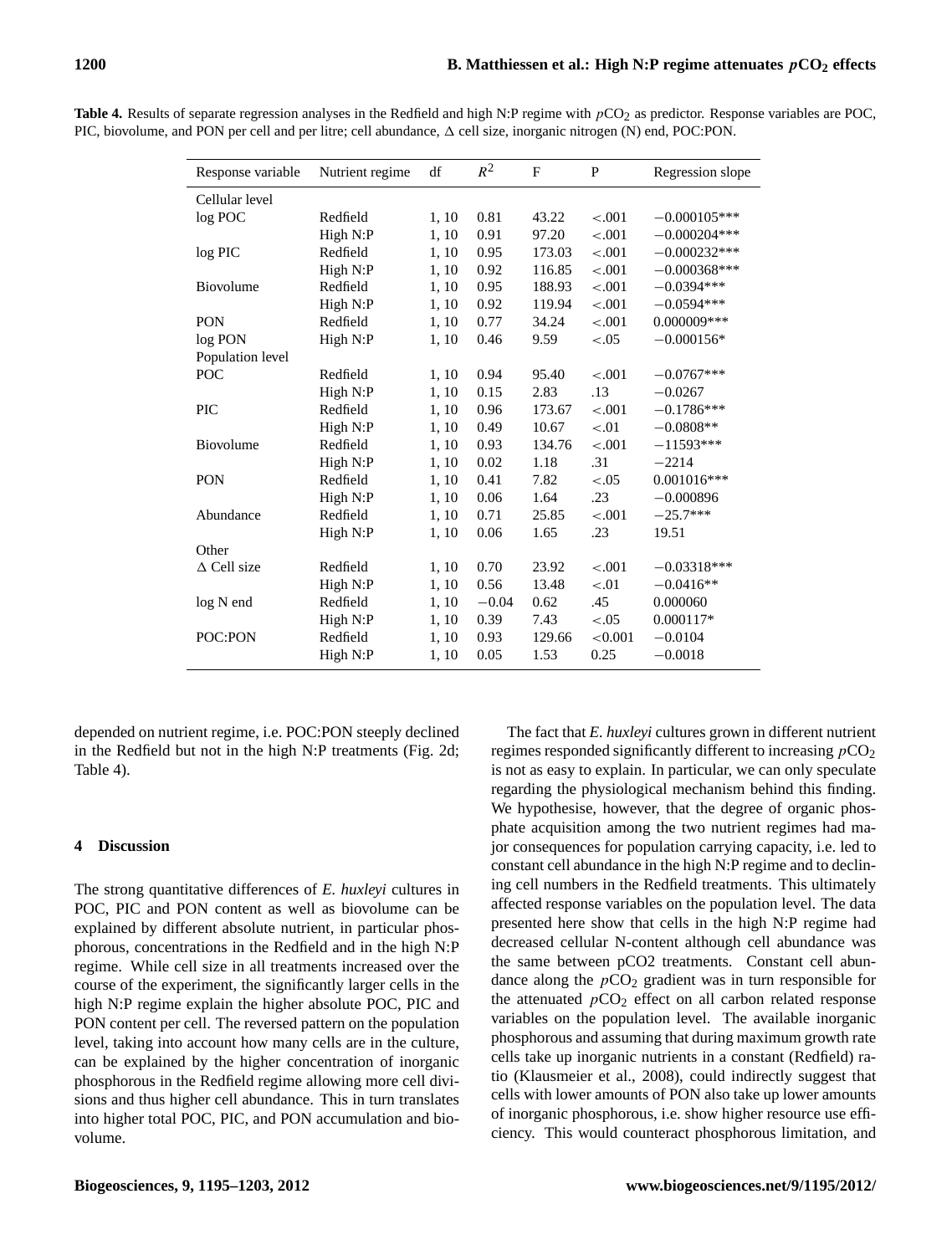

**Fig. 2.** Cell abundance  $(A)$ ,  $\Delta$  cell size  $(B)$ , final available inorganic N **(C)**, and ratio of particulate organic carbon to nitrogen **(D)**. Closed symbols indicate Redfield and open symbols refer to high N:P regime. Regression lines reflect a significant in increase or decrease in the separate regression models within each of the nutrient regimes.

thus could explain why cell abundance was unaffected by  $pCO<sub>2</sub>$ . However, inorganic phosphate was depleted in all  $pCO<sub>2</sub>$  levels which means that it was either sufficient, or alternatively, phosphorous was available from other sources such as organic phosphate. *E. huxleyi* is known to be superior to other algal species in extremely phosphorous limited conditions (Egge and Heimdal, B. R., 1994; Tyrrell and Taylor, A. H., 1996), firstly, because of its extremely high affinity for inorganic phosphorous uptake, and secondly, due to its possession of several alkaline phosphatase (APase) enzyme systems making organic phosphorous available (Riegman et al., 2000). Indeed, it could be shown that under phosphorous limitation, the gene of one important APase in this respect was expressed and transcript levels increased by two to six orders of magnitude in a number of *E. huxleyi* strains from different geographical regions (Xu et al., 2010). Moreover, relevant APases were induced and enzyme activity rapidly increased with phosphorous limitation (Riegman et al., 2000; Xu et al., 2010). APase activity can enhance population growth by up to 90 % through organic phosphate uptake depending on the concentration of available organic phosphate (Riegman et al., 2000). It was suggested that the reported high transcript level potentially allows for rapid syntheses of large amounts of proteins (Xu et al., 2010). Protein biosynthesis naturally requires sufficient inorganic nitrogen, which in this experiment was available in the high N:P but not in the Redfield regime. Moreover, in chemostat experiments, organic phosphate uptake rate correlated negatively with growth rate and positively with organic phosphate concentration (Riegman et al., 2000). This means that APase activity becomes increasingly important during stationary phase (i.e. during plankton bloom in nature) when more organic phosphate is available through dissolution of dead cells, which again is relevant to the design of this study. Xu et al. (2010) were even able to show that APase activity was initially detected during late stationary phase and further increased with time.

In contrast to the high N:P treatments, cells in the Redfield regime were co-limited by nitrogen and phosphorous (i.e. both nutrients were depleted) in the lower  $CO<sub>2</sub>$  treatments. Contrary to the high N:P regime, cells increasingly incorporated more nitrogen with increasing  $pCO<sub>2</sub>$ , which is also reflected in the declining C:N ratio. Assuming that consequently cells also take up more inorganic phosphorous led to phosphorous limitation at high  $pCO<sub>2</sub>$  and explained why cell abundances decreased with increasing  $pCO<sub>2</sub>$ . Additionally, low amounts of leftover nitrate in the high  $pCO<sub>2</sub>$ treatments indicate that inorganic phosphorous became limiting. We suggest that due to inavailability of excess nitrogen in the Redfield regime, enzymatic uptake of organic phosphorous was not possible and thus could not outweigh inorganic phosphorous limitation to reach carrying capacity of 240 000 cells  $\times$  mL<sup>-1</sup> as in the low  $pCO_2$  treatment. Indeed it could be shown that the responsible gene for the relevant APase was not expressed in nitrogen limited cells (Xu et al., 2010). Again, decreasing cell numbers with increasing  $pCO<sub>2</sub>$  explain why all carbon related response variables on the population level more steeply declined in comparison to the high N:P regime.

We do not know which and how physiological mechanisms such as protein synthesis and nutrient uptake rates are affected by  $pCO<sub>2</sub>$  stress. Little is also known in which direction particulate organic matter content of coccolithophores change with  $pCO<sub>2</sub>$  stress (Hutchins et al., 2009). However, our results that leftover nitrogen increased with increasing  $pCO<sub>2</sub>$  in both nutrient regimes might point to the fact that  $pCO<sub>2</sub>$  stress leads to higher phosphorous requirements. We suggest that in the high N:P regime, the enhanced demand for phosphorous could be outweighed by enzymatic uptake of phosphorous. This was potentially triggered through severe phosphorous limitation and fuelled by the availability of excess nitrogen as explained above. In the Redfield regime this alternative phosphorous source could not be used because of the lack of nitrogen for protein biosynthesis. These hypothesised different physiological responses of *E. huxleyi* among the nutrient regimes had major consequences for population carrying capacities, which ultimately affected response variables on the population level. Translated to nature, this result could mean that effects of ocean acidification on total *E. huxleyi* performance are less severe in phosphorous limited regions where this species successfully occupies its ecological niche. Moreover, in the case that other phytoplankton species, especially other coccolithophores, are not able to increase their phosphorous allocation like *E. huxleyi*,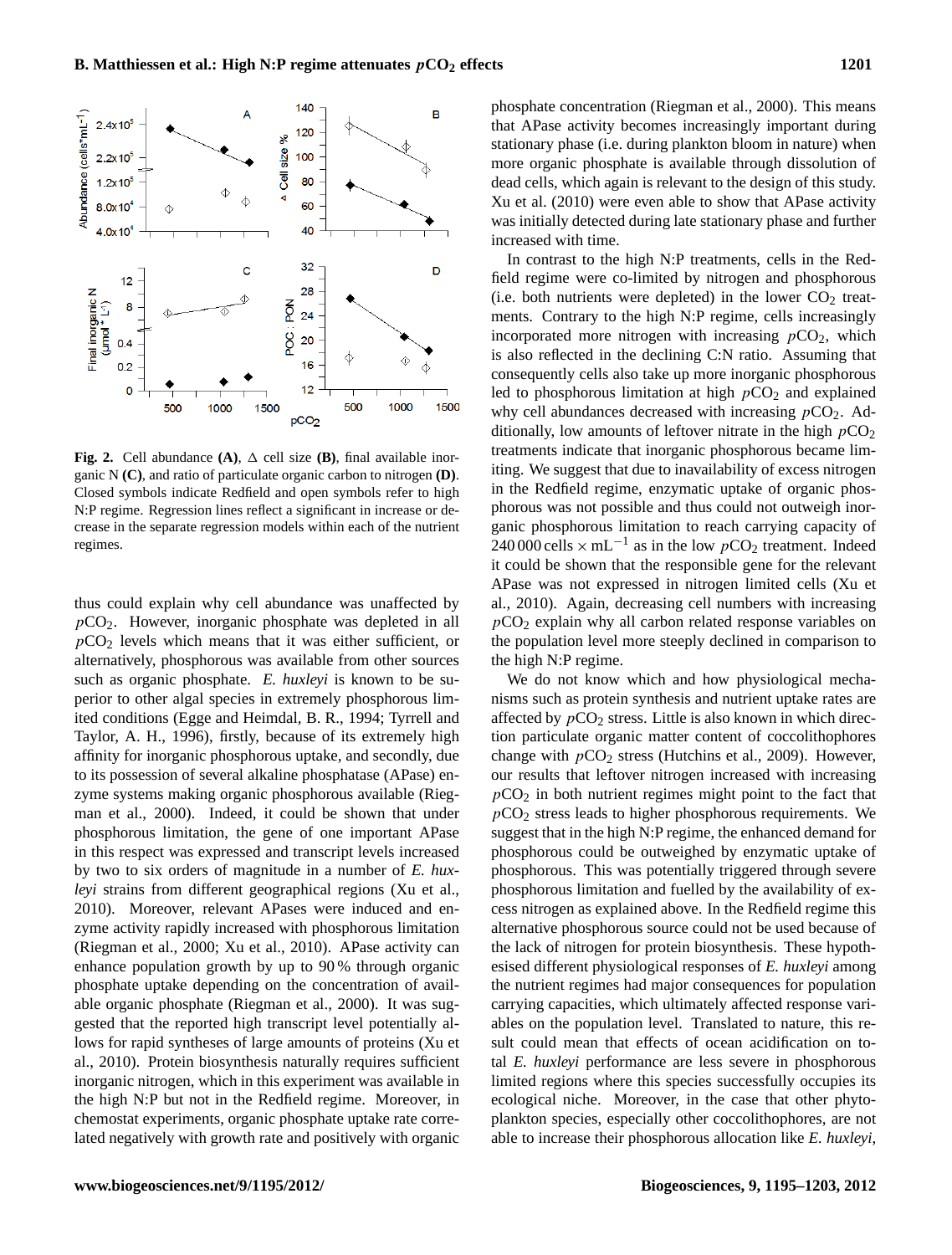could even mean that *E. huxleyi* might have a competitive advantage in a future more acidified ocean. Whereas Riegman et al. (2000) were able to show that *E. huxleyi* is superior in terms of phosphorous uptake compared to a number of phytoplankton species which are not closely related, this question remains to be answered for other coccolithophores.

Unfortunately, as nitrogen concentrations in the two nutrient regimes differed considerably, the design of this experiment does not allow us to disentangle whether only the elemental ratio between nitrogen and phosphorous, or the absolute concentration of excess nitrogen was responsible for the observed different responses of *E. huxleyi*. As mentioned above, we suggest that phosphorous limitation might have triggered the mechanism of the hypothesised enzymatic phosphorous uptake, which was fuelled by available nitrogen to synthesise the APase. Especially, under consideration of future extent of phosphorous limited areas (Ammerman et al., 2003), simulating two different phosphorous limitation scenarios provide complementary results to earlier ocean acidification studies on coccolithophores (Riebesell et al., 2000; Zondervan et al., 2001, 2002; Sciandra et al., 2003; Langer et al., 2006, 2009; Shi et al., 2009; Krug et al., 2011). However, more thorough experimental work is needed to adequately address the mechanistic explanation of our findings hypothesized here. In particular, an experimental design with varying degrees of phosphorous limitation but constant absolute concentration of nitrogen is required. Moreover, thorough measurements of particulate organic as well as dissolved organic phosphorous (POP, DOP), which unfortunately were lost during analyses in this study, is needed to answer whether, (i) cells with higher or lower PON content also contain more or less POP, and (ii) severe phosphorous limited cultures indeed show less concentration of DOP due to enzymatic uptake. The ideal case would be to also measure gene expression and/or enzyme activity of the relevant APases.

In general, the negative response of cellular POC and PIC content of *E. huxleyi* to rising  $pCO<sub>2</sub>$  in this study confirmed results of earlier experiments (e.g. Langer et al., 2006, 2009; Riebesell et al., 2000; Shi et al., 2009; Zondervan et al., 2001). Likewise, the cellular responses to phosphorous limitation in terms of increasing cell size coincide with previous studies (Riegman et al., 2000; Müller et al., 2008). Caused by an oversupply of nitrogen and the production of biomass without the possibility to divide, cells exposed to strong phosphorous limitation grew considerably larger in volume compared to their size at the onset of the experiment. The significant decrease of cell size with  $pCO<sub>2</sub>$  in all treatments is likely due to decreasing cellular PIC and POC in response to  $pCO<sub>2</sub>$ .

#### **5 Conclusions**

To the best of our knowledge, this study shows for the first time different sensitivities to ocean acidification caused by different nutrient regimes for total population carbon accumulation of calcifying phytoplankton (*E. huxleyi*). The attenuated effect of ocean acidification on accumulation of total particulate matter in the high N:P nutrient regime points out that responses of cellular POC and PIC cannot linearly be extrapolated to the population level. This is due to the proposed different physiological responses regarding enzymatic organic phosphate acquisition in the two nutrient regimes, which ultimately altered the population response along the  $pCO<sub>2</sub>$  gradient. Considering these results, estimations on the future carbon cycle should not only account for  $pCO<sub>2</sub>$  and the response of coccolithophores to ocean acidification per unit cell during exponential growth, but also for the effects of future conditions on the carrying capacity (i.e. at bloom peak) of a phytoplankton population. Although the function of calcite as ballast for global ocean carbon export is not completely clear, our study reveals the necessity to consider nutrient ratios, and their capability to attenuate negative responses of population calcite accumulation for future predictions on carbon export in an acidified ocean.

*Acknowledgements.* This study was financed by the Leibniz Competitive Fund (SAW-Verfahren im Rahmen des Paktes für Forschung und Innovation 2010). We gratefully acknowledge the lab assistance by Bente Gardeler, the DIC measurements by Andrea Ludwig and the TA measurements by Nicole Händel. Joana Barcelos e Ramos is acknowledged for providing oceanic water from which *E. huxleyi* cultures were isolated. We also thank Ando Matthiessen for sleeping long enough to sufficiently discuss results and paper writing. Allanah Paul is gratefully acknowledged for critically checking the written English.

Edited by: G. Herndl

#### **References**

- Ammerman, J. W., Hood, R. R., Case, D. A., and Cotner, J. B.: Phosphorus deficiency in the Atlantic: An emerging paradigm in oceanography, EOS, Transactions American Geophysical Union, 84, 165, 2003.
- Broecker, W. and Clark, E.: Ratio of coccolith CaCO<sub>3</sub> to foraminifera  $CaCO<sub>3</sub>$  in late Holocene deep sea sediments, Paleoceanography, 24, PA3205, doi:10.1029/2009PA001731, 2009.
- Caldeira, K. and Wickett, M. E.: Oceanography: Anthropogenic carbon and ocean pH, Nature, 425, 365, 2003.
- Dickson, A. G.: An exact definition of total alkalinity and a procedure for the estimation of alkalinity and total inorganic carbon from titration data, Deep-Sea Res., 28, 609–623, 1981.
- Dickson, A. G. and Millero, F. J.: A comparison of the equilibrium constants for the dissociation of carbonic acid in seawater media, Deep-Sea Res., 34, 1733–1731, 1987.